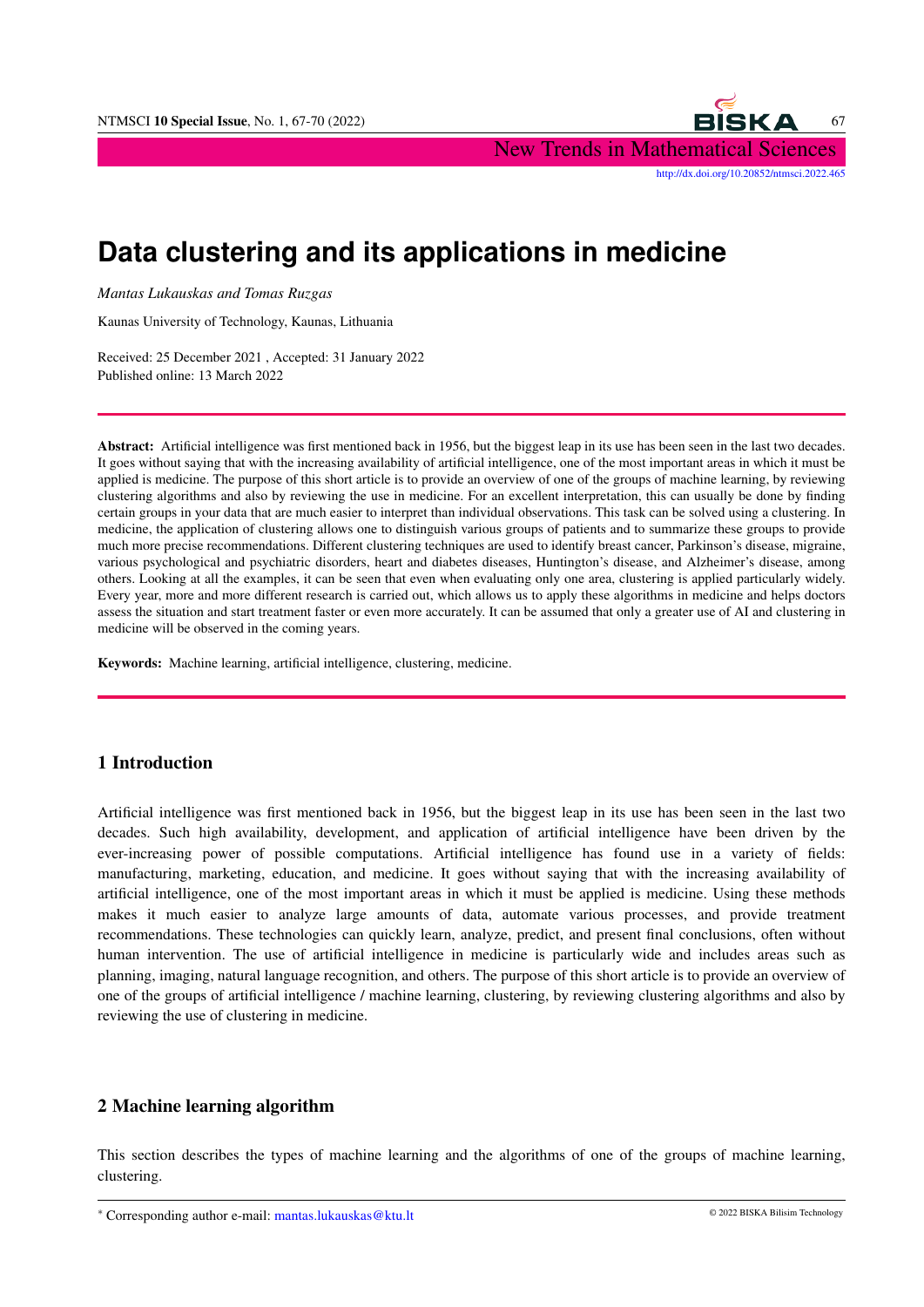

## *2.1 Types of machine learning*

Machine learning is a field of computer science which aims to "teach" a computer to recognize certain patterns and to find connections between individual data. Sometimes, after viewing the data, we cannot interpret the extract information from the data. In the case of classical programming, rules and data are provided to the computer to obtain a final answer. Compared to classical programming in the case of machine learning, it is not the answer that is obtained but certain rules that can be applied to new data. There are usually four main groups of machine learning methods: unsupervised, stimulating, supervised learning, and semi-supervised learning. Reinforcement learning is an area of machine learning in



Fig. 1: Types of machine learning

which an agent receives information about the environment and learns to choose actions that maximize the function of the goal. This learning is quite rare in solving real tasks, but it is stated that in the future this teaching method may find a very wide application: autonomous cars, logistics solutions, etc. [\[1\]](#page-2-0). Supervised learning is an area of machine learning where the model is created from available past / learning sample data. The learning data set contains data pairs X (variables / observation properties) and Y (class value) [\[2\]](#page-3-0). Semi-supervised learning is the branch of machine learning that deals with the use of labeled and unlabeled data to perform certain learning tasks [\[3\]](#page-3-1). Finally, the most important class of machine learning discussed in this short article is unsupervised learning. This training is done with data whose class is not known in advance, and these methods are used to try to discover the "hidden" links between the data. It can be observed that due to the previously unknown classes of data, it is not possible to estimate the accuracy of the obtained model (in contrast to the case of supervised learning) [\[4\]](#page-3-2). Unattended machine learning methods can be divided into three smaller groups of methods: clustering, dimension reduction, or association rules, but this paper focuses only on clustering algorithms and their application in medicine.

## *2.2 Clustering algorithms*

It is often very important to find hidden information in the data that would be much easier to interpret in practice. For an excellent interpretation, this can usually be done by finding certain groups in your data that are much easier to interpret than individual observations. This task can be solved using an unsupervised machine learning method, clustering. According to Jain [\[5\]](#page-3-3), the main goal of clustering is to per-form accurate data grouping using observations, points, or objects. Furthermore, the purpose of clustering is to reveal subgroups within heterogeneous data such that each individual group has greater homogeneity than the whole [\[6\]](#page-3-4). To measure how close individual observations are to each other, different distance measures and techniques are used to assess the similarity of different observations. Observations between which the distance is the smallest are recognizable as like each other and vice versa. Many different clustering methods are used in practice, so it is important to separate these clustering algorithms into groups according to their working principle. According to Fraley and Raftery [\[7\]](#page-3-5), data clustering can be distinguished into two main groups: hierarchical clustering and divisional clustering. Han and Kamber [8] propose to classify data clustering differently and to determine the following groups: density-based methods, model-based methods, and grid-based methods. By analyzing scientific articles, it is observed that k-means clustering algorithms are still the most widely used [\[8,](#page-3-6)[9\]](#page-3-7). Clustering of K means is used to divide the data into k groups of presets between which a 'hidden' relationship is found that a person may not notice. But this method does not always work properly. This method is usually suitable for distinguishing only observations that are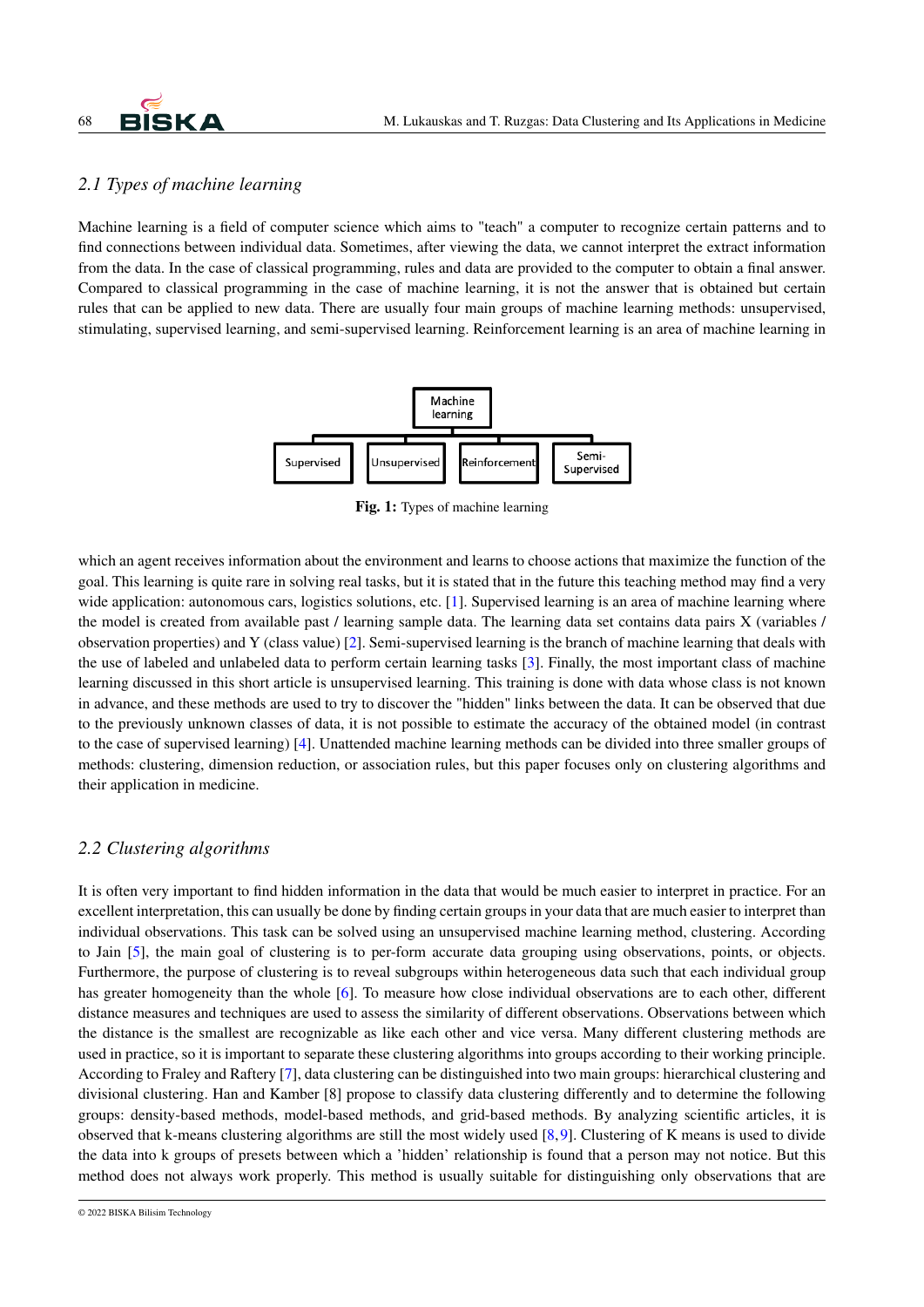

spherical in shape. There are also many other clustering algorithms that are used in scientific research: UNIC [\[10\]](#page-3-8), k-Medoids (PAM) [\[11\]](#page-3-9), Gaussian mixture [\[11\]](#page-3-9), TCLUST [\[11\]](#page-3-9), Trimmed k-means [\[12\]](#page-3-10), Spectral Clustering, Density-Based Spatial Clustering, MULIC, DENCLUE, SOMs (Neural-Net), SVM, HIERDENC, Deep embedded clustering [\[13\]](#page-3-11) etc. However, all these methods are often applied to specific tasks and are not universal; for this reason, the aim of later section is to introduce different clustering algorithms applications in medicine and how these algorithms can be used in the future.

#### 3 Data clustering application in medicine

This application is comprehensive when evaluating clustering algorithms, as clustering algorithms do not require prior data classes. In medicine, data clustering can also be applied and is applied quite widely. In medicine, certain treatments are often applied to all individuals with the same disease. In this case, the application of clustering allows one to distinguish various groups of patients and to summarize these groups to provide much more precise recommendations [\[14\]](#page-3-12). Studies show that clustering algorithms can be applied to identify different diseases [\[15,](#page-3-13)[16,](#page-3-14)[17,](#page-3-15)[18,](#page-3-16)[19\]](#page-3-17). For example, different clustering techniques are used to identify breast cancer [\[20\]](#page-3-18), Parkinson's disease [\[21,](#page-3-19)[22\]](#page-3-20), migraine [\[23\]](#page-3-21), various psychological and psychiatric disorders [\[24\]](#page-3-22), heart and diabetes diseases [\[25\]](#page-3-23), Huntington's disease [\[26\]](#page-3-24), and Alzheimer's disease [\[27\]](#page-3-25), among many others. Given that clustering is an area of unsupervised learning, its application to physicians allows for the observation of certain exceptional cases and their subsequent analysis in much more detail. Mention may also be made of the application of clustering in medicine, where unstructured data is used. In this case, one of the possibilities of applying clustering algorithms is the analysis of various text documents. First, using various clustering algorithms, it is possible to divide various large-volume documents into certain groups. Then, these groups of documents can be summarized, thus avoiding high reading of the documents [\[28\]](#page-3-26). Another important example that can be particularly widely applied in medicine is image analysis. Image analysis can allow the application of clustering in a variety of different ways, but the main one is the segmentation of various X-rays, MRIs, and other images, allowing some changes to be observed in these images [\[29,](#page-3-27)[30,](#page-3-28)[31\]](#page-3-29).

### 4 Conclusion

The main purpose of this short article was to review what machine learning is, one of its areas is clustering, what clustering algorithms are currently most commonly found in the scientific literature, and how these methods are used in medicine. Clustering can be seen to be only one area of machine learning, so the potential for even greater use of AI arises from the inclusion of other areas as well. Looking at all the examples, it can be seen that even when evaluating only one area, clustering is applied particularly widely. Every year, more and more different research is carried out, which allows us to apply these algorithms in medicine and helps doctors assess the situation and start treatment faster or even more accurately. It can be assumed that only a greater use of AI and clustering in medicine will be observed in the coming years.

## Competing interests

The authors declare that they have no competing interests.

#### Authors' contributions

All authors have contributed to all parts of the article. All authors read and approved the final manuscript.

#### **References**

<span id="page-2-0"></span>[1] Chollet, F. "Deep learning with Python, Vol. 1." Greenwich, CT: Manning Publica-tions CO (2017).